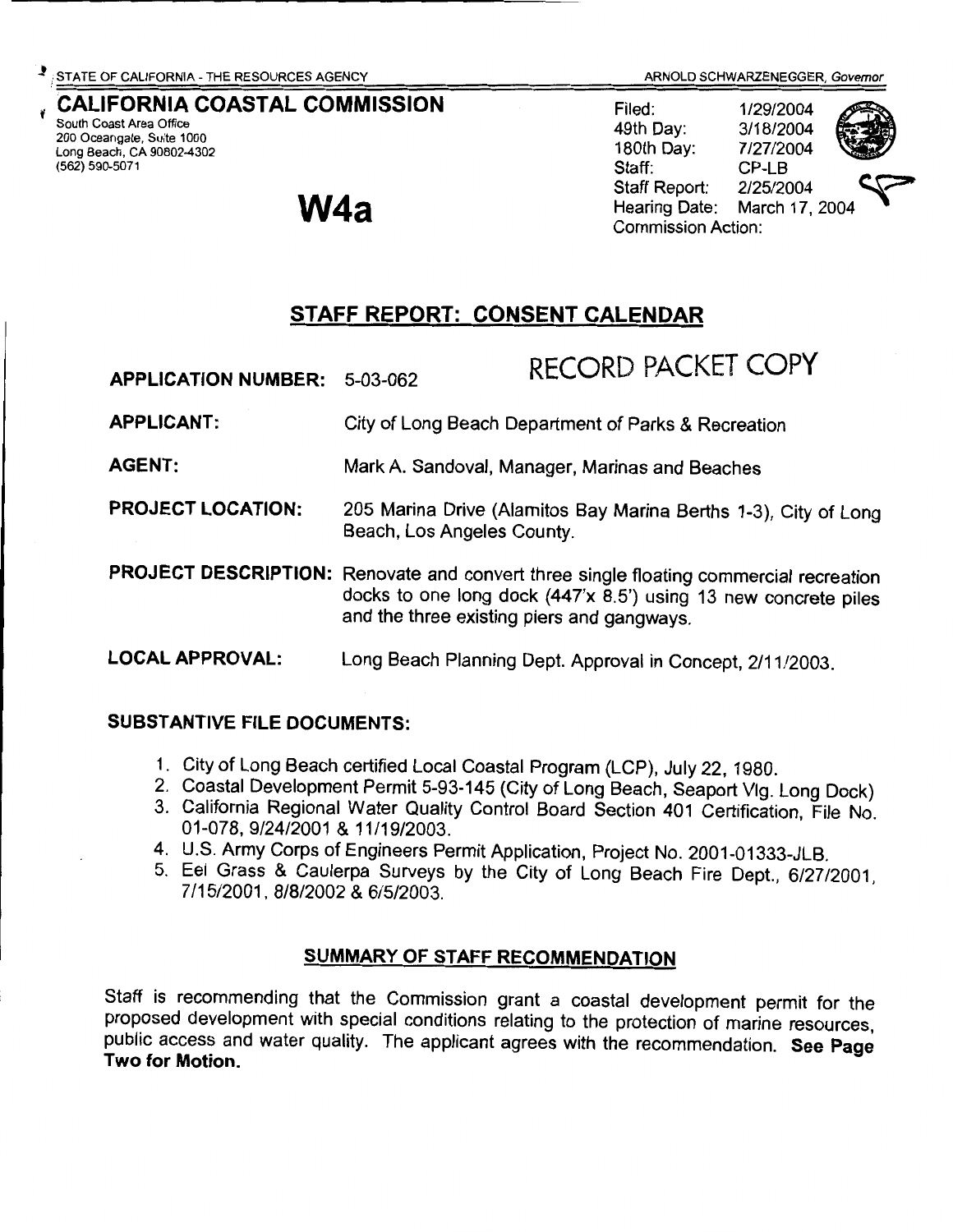.,

#### **STAFF RECOMMENDATION:**

The staff recommends that the Commission adopt the following resolution to **APPROVE** the coastal development permit application with special conditions:

#### **MOTION:** "I move that the Commission approve the coastal development permit applications included on the consent calendar in accordance with the staff recommendations."

Staff recommends a **YES** vote. Passage of this motion will result in approval of all the permits included on the consent calendar. An affirmative vote by a majority of the Commissioners present is needed to pass the motion.

#### I. **Resolution: Approval with Conditions**

The Commission hereby **APPROVES** a coastal development permit for the proposed development and adopts the findings set forth below on grounds that the development as conditioned will be in conformity with the policies of Chapter 3 of the Coastal Act and will not prejudice the ability of the local government having jurisdiction over the area to prepare a Local Coastal Program conforming to the provisions of Chapter 3 of the Coastal Act. Approval of the permit complies with the California Environmental Quality Act because either 1) feasible mitigation measures and/or alternatives have been incorporated to substantially lessen any significant adverse effects of the development on the environment, or 2) there are no further feasible mitigation measures or alternatives that would substantially lessen any significant adverse impacts of the development on the environment.

#### II. **Standard Conditions**

- 1. Notice of Receipt and Acknowledgment. The permit is not valid and development shall not commence until a copy of the permit, signed by the permittee or authorized agent, acknowledging receipt of the permit and acceptance of the terms and conditions, is returned to the Commission office.
- 2. Expiration. If development has not commenced, the permit will expire two years from the date this permit is reported to the Commission. Development shall be pursued in a diligent manner and completed in a reasonable period of time. Application for extension of the permit must be made prior to the expiration date.
- 3. Interpretation. Any questions of intent or interpretation of any condition will be resolved by the Executive Director or the Commission.
- 4. Assignment. The permit may be assigned to any qualified person, provided assignee files with the Commission an affidavit accepting all terms and conditions of the permit.
- 5. Terms and Conditions Run with the Land. These terms and conditions shall be perpetual, and it is the intention of the Commission and the permittee to bind all future owners and possessors of the subject property to the terms and conditions.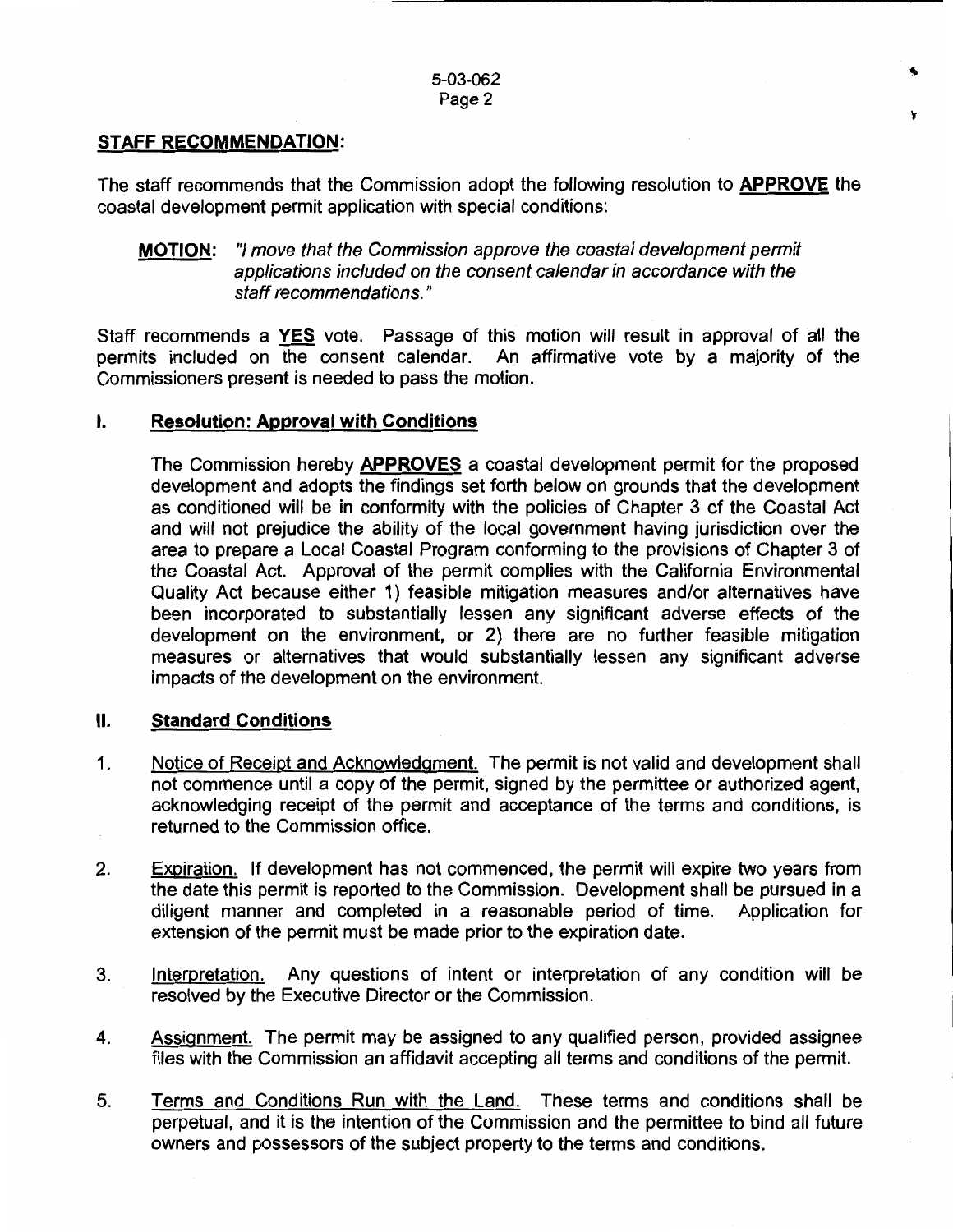5-03-062 Page 3

#### Ill. **Special Conditions**

3

#### 1. Permit Compliance

The permitted use of the approved dock and pier development is for recreational and commercial recreational boating related uses only. All development must occur in strict compliance with the proposal as set forth in the application for permit, subject to any special conditions. Any deviation from the approved plans must be submitted for review by the Executive Director to determine whether an amendment to this coastal development permit is required.

#### 2. Construction Responsibilities and Debris Removal

- A. No construction materials, equipment, debris, or waste will be placed or stored where it may be subject to wave, wind, or rain erosion and dispersion.
- B. Any and all construction material shall be removed from the site within ten days of completion of construction and disposed of at an appropriate location.
- C. Machinery or construction materials not essential for project improvements are prohibited at all times in the subtidal or intertidal zones.
- D. If turbid conditions are generated during construction, a silt curtain will be utilized to control turbidity.
- E. Floating booms will be used to contain debris discharged into coastal waters and any debris discharged will be removed as soon as possible but no later than the end of each day.
- F. Divers will recover non-buoyant debris discharged into coastal waters as soon as possible after loss.
- G. Erosion control/sedimentation Best Management Practices (BMP's) shall be used to control sedimentation impacts to coastal waters during construction. BMPs shall include, but are not limited to: placement of sand bags around drainage inlets to prevent runoff/sediment transport into Alamitos Bay and a pre-construction meeting to review procedural and BMP guidelines.
- H. The applicant shall dispose of all demolition and construction debris resulting from the proposed project at an appropriate location outside the coastal zone. If the disposal site is located within the coastal zone, a coastal development permit or an amendment to this permit shall be required before disposal can take place.

#### 3. Best Management Practices (BMP) Program

By acceptance of this permit, the applicant agrees that the long-term water-borne berthing of boat(s) in the approved dock and/or boat slip will be managed in a manner that protects water quality pursuant to the implementation of the following BMPs.

- A. Boat Cleaning and Maintenance Measures:
	- 1. In-water top-side and bottom-side boat cleaning shall minimize the discharge of soaps, paints and debris.
	- 2. In-the-water hull scraping or any process that occurs under water that results in the removal of paint from boat hulls is prohibited. Only detergents and cleaning components that are designated by the manufacturer as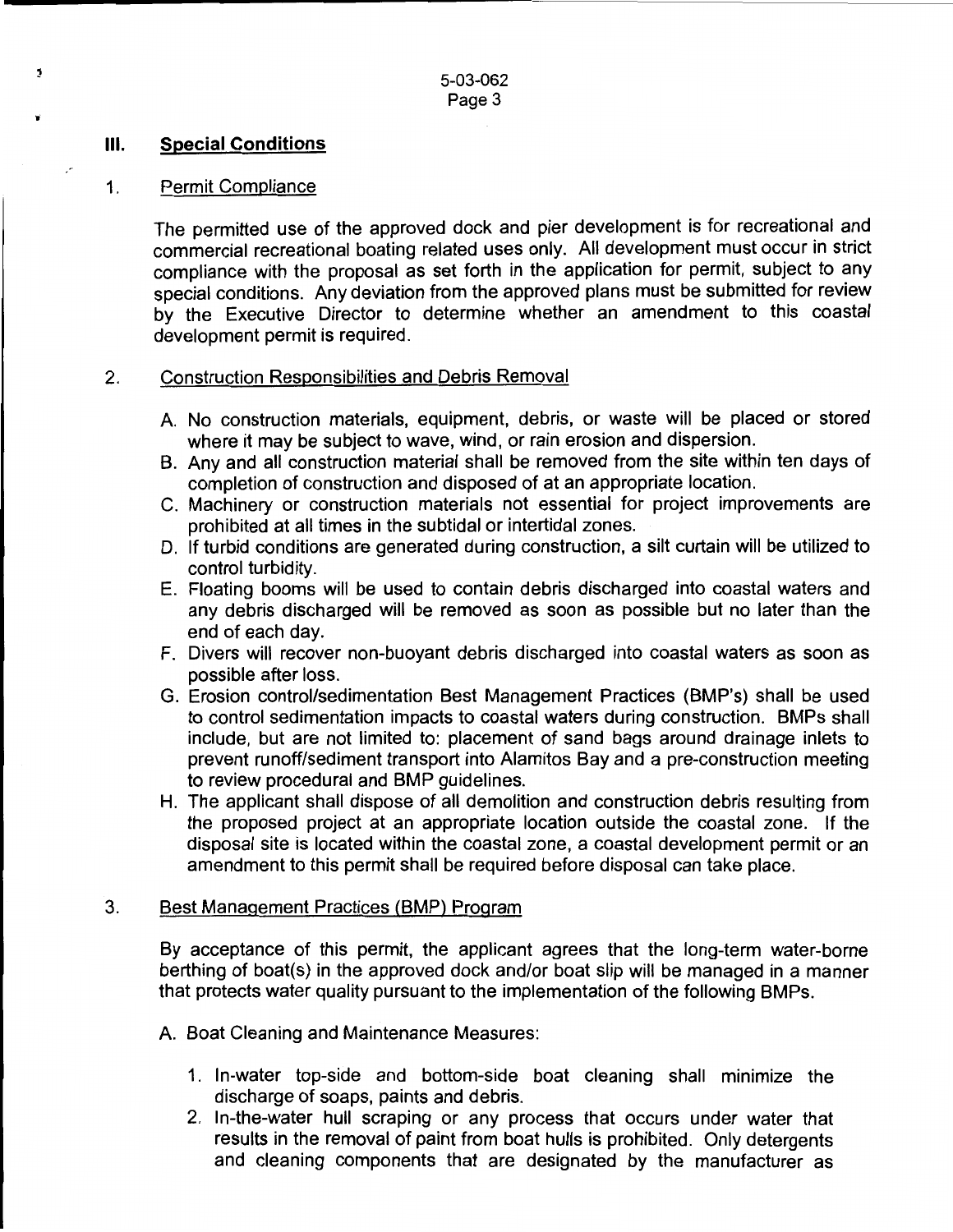#### 5-03-062 Page 4

phosphate-free and biodegradable shall be used, and only minimal amounts shall be used.

'n.

- 3. The applicant shall minimize the use of detergents and boat cleaning and maintenance products containing ammonia, sodium hypochlorite, chlorinated solvents, petroleum distillates or lye.
- B. Solid and Liquid Waste Management Measures:

All trash, recyclables, and hazardous wastes or potential water contaminants, including old gasoline or gasoline with water, absorbent materials, oily rags, lead acid batteries, anti-freeze, waste diesel, kerosene and mineral spirits shall be disposed of in a proper manner and shall not at any time be disposed of in the water or gutter.

C. Petroleum Control Management Measures:

Oil absorbent materials should be examined at least once a year and replaced as necessary. The applicant shall recycle the materials, if possible, or dispose of them in accordance with hazardous waste disposal regulations. The boaters shall regularly inspect and maintain engines, seals, gaskets, lines and hoses in order to prevent oil and fuel spills. Boaters shall to use preventive engine maintenance, oil absorbents, bilge pump-out services, or steam cleaning services as much as possible to clean oily bilge areas. Bilges shall be cleaned and maintained. The use of detergents or soaps that can be discharged by bilge pumps is prohibited.

#### 4. Public Access To and Along the Waterway

The applicant and the development shall not interfere with public access along the shoreline in the project area (except for the temporary disruptions that may occur during the completion of the permitted development).

#### 5. Eelgrass Survey

The applicant shall satisfy the following requirements:

A. Pre Construction Eelgrass Survey. A valid pre-construction eelgrass (Zostera marina) survey shall be completed during the period of active growth of eelgrass (typically March through October). The pre-construction survey shall be completed prior to the beginning of construction and shall be valid until the next period of active growth. The survey shall be prepared in full compliance with the "Southern California Eelgrass Mitigation Policy" Revision 8 (except as modified by this special condition) adopted by the National Marine Fisheries Service and shall be prepared in consultation with the California Department of Fish and Game. The applicant shall submit the eelgrass survey for the review and approval of the Executive Director within five (5) business days of completion of each eelgrass survey and in any event no later than fifteen (15) business days prior to commencement of any development. If the eelgrass survey identifies any eelgrass within the project area which would be impacted by the proposed project, the development shall require an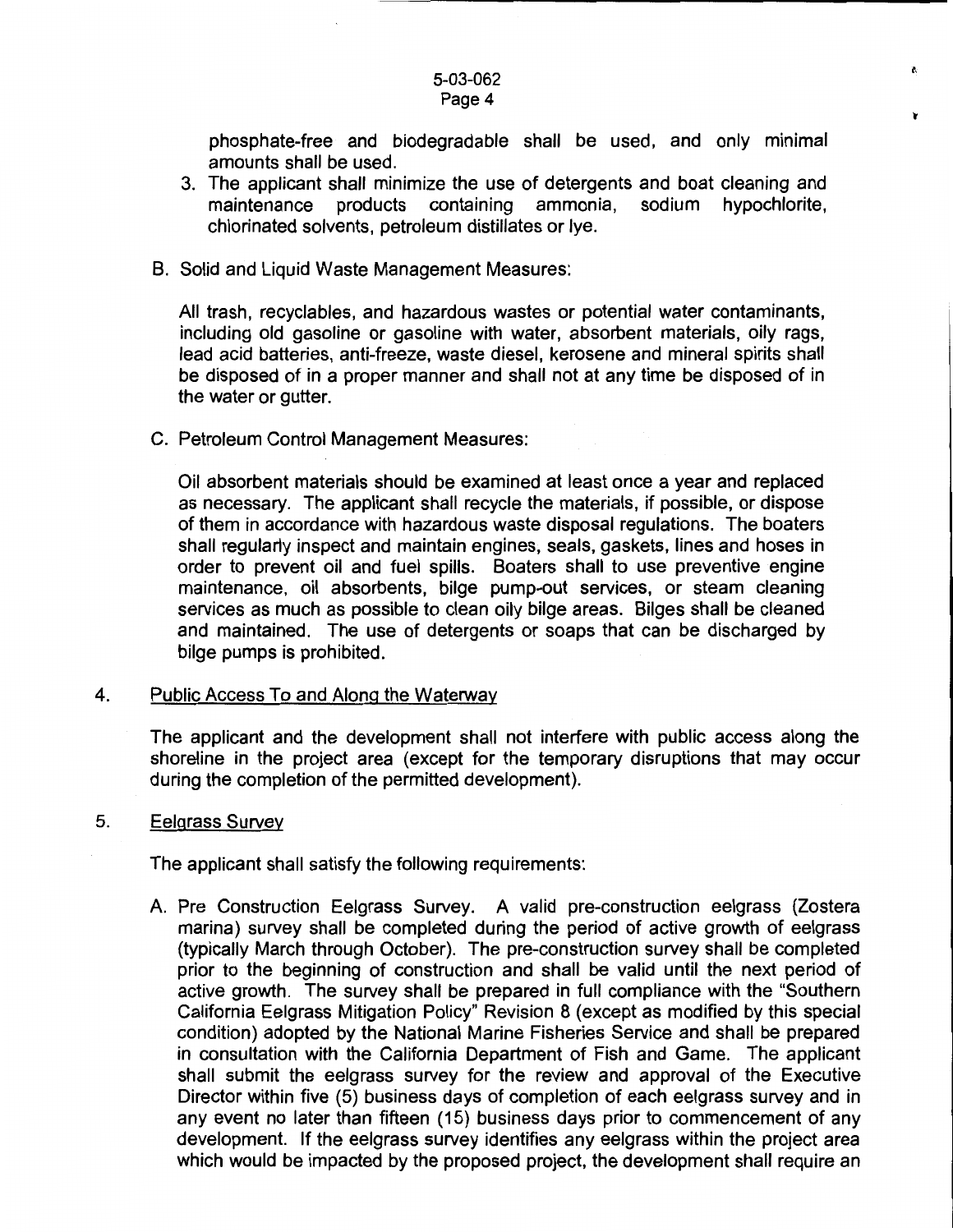amendment to this permit from the Coastal Commission or a new coastal development permit.

B. Post Construction Eelgrass Survey. If any eelgrass is identified in the project area by the survey required in subsection A of this condition above, within one month after the conclusion of construction, the applicant shall survey the project site to determine if any eelgrass was adversely impacted. The survey shall be prepared in full compliance with the "Southern California Eelgrass Mitigation Policy" Revision 8 (except as modified by this special condition) adopted by the National Marine Fisheries Service and shall be prepared in consultation with the California Department of Fish and Game. The applicant shall submit the post-construction eelgrass survey for the review and approval of the Executive Director within thirty (30) days after completion of the survey. If any eelgrass has been impacted, the applicant shall replace the impacted eelgrass at a minimum 1.2:1 ratio on-site, or at another location, in accordance with the Southern California Eelgrass Mitigation Policy. All impacts to eelgrass habitat shall be mitigated at a minimum ratio of 1.2:1 (mitigation:impact). The exceptions to the required 1.2:1 mitigation ratio found within SCEMP shall not apply. Implementation of mitigation shall require an amendment to this permit or a new coastal development permit unless the Executive Director determines that no amendment or new permit is required.

#### IV. **Findings and Declarations**

The Commission hereby finds and declares:

#### **A. Project Description**

 $\bullet$ 

The proposed project involves the renovation and enlargement of three existing docks and piers in southeast Long Beach (Berth Nos. 1-3: Exhibit #3). One 447-foot long dock would be created by attaching three new 48.5-foot long floating dock sections to the three existing dock floats (Exhibit #4). The proposed 447'x 8.5' dock would be secured by the three existing concrete piers and thirteen new eighteen-inch diameter concrete piles, displacing approximately twenty square feet of sandy subtidal bottom habitat (Exhibit #5). The shoreline in the project area is comprised of imported rocks, and the City maintains a strip of ivy and turf above the rocks and the high water line.

The proposed project is in Alamitos Bay, near the marina entrance channel and the Seaport Village shopping center (Exhibit #2). The three existing City-owned docks are leased to commercial recreational boating concessions, including whale watching excursions, scenic tours and boat rentals (Exhibit #6). The City has not proposed any change in dock use as part of this permit application. The nearby Alamitos May Marina public parking lots provide the parking supply for the concessions that operate from Berth Nos. 1-3 (Exhibit #3). The City maintains a public transient mooring dock at the Seaport Village shopping center, about five hundred feet south of the proposed project (Exhibit #3).

The City of Long Beach Fire Department has surveyed the project site each of the past three years (6/27/2001, 7/15/2001, 8/8/2002 & 6/5/2003) to determine if any eelgrass (Zostera marina) or noxious algae (Caulerpa taxifolia) exists. Each survey determined that no eelgrass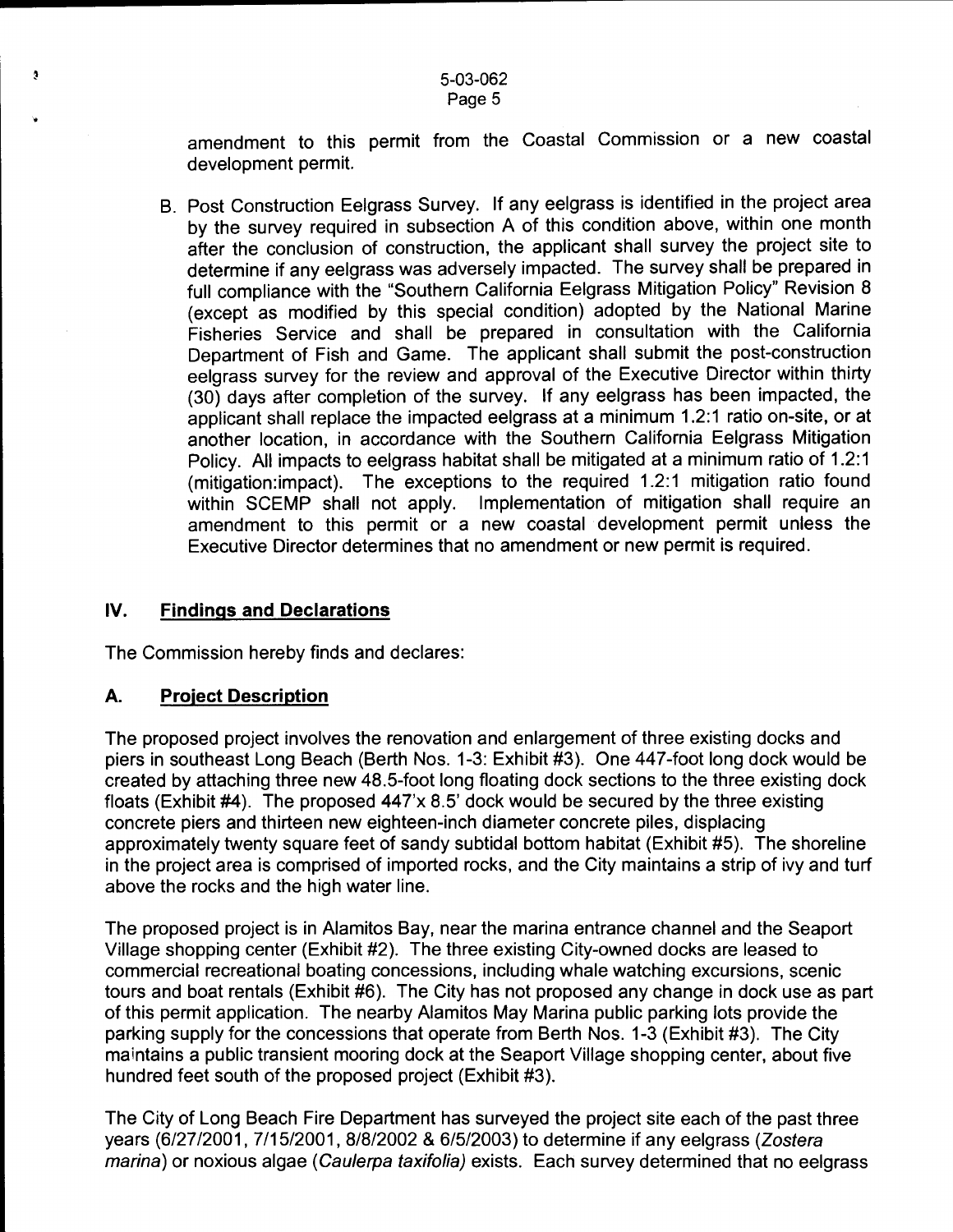*t,* 

or noxious algae were present. The proposed project has received an "Approval in Concept" stamp from the City of Long Beach Planning Department and the City of Long Beach Marine Bureau. The applicant has received a Section 401 Certification from the California Regional Water Quality Control Board (File No. 01-078), and a preliminary approval from the U.S. Army Corps of Engineers (Project No. 2001-01333-JLB).

#### B. Recreational Marine Resources

The proposed recreational boat dock development and its associated structures are an allowable and encouraged marine related use. The project design includes the minimum sized pilings and the minimum number of pilings necessary for structural stability. The pilings are self-mitigating. There are no feasible less environmentally damaging alternatives available. As conditioned, the project will not significantly adversely impact eelgrass beds and will not contribute to the dispersal of the invasive aquatic algae, Caulerpa taxifolia. Further, as proposed and conditioned, the project, which is to be used solely for recreational boating purposes, conforms with Sections 30224 and 30233 of the Coastal Act.

#### C. Water Quality

The proposed dock work will be occurring on or within coastal waters. The storage or placement of construction material, debris, or waste in a location where it could be discharged into coastal waters would result in an adverse effect on the marine environment. To reduce the potential for construction related impacts on water quality, the Commission imposes special conditions requiring, but not limited to, the appropriate storage and handling of construction equipment and materials to minimize the potential of pollutants to enter coastal waters and for the use of on-going best management practices following construction. As conditioned, the Commission finds that the development conforms with Sections 30230 and 32031 of the Coastal Act.

#### D. Public Access

The public currently has unrestricted access to the rocky shoreline at the project site. The proposed project will not interfere with public access along the shoreline, except for the temporary disruptions that may occur during the completion of the permitted development. As conditioned, the proposed development will not have any new adverse impact on public access to the coast or to nearby recreational facilities. Thus, as conditioned, the proposed development conforms with Sections 30210 through 30214, Sections 30220 through 30224, and 30252 of the Coastal Act.

#### E. Local Coastal Program

A coastal development permit is required from the Commission for the proposed development because it is located within the Commission's area of original jurisdiction. The Commission's standard of review for the proposed development is the Chapter 3 policies of the Coastal Act. The City of Long Beach certified LCP is advisory in nature and may provide guidance. The Commission certified the City of Long Beach LCP on July 22, 1980. As conditioned, the proposed development is consistent with Chapter 3 of the Coastal Act and with the certified LCP for the area.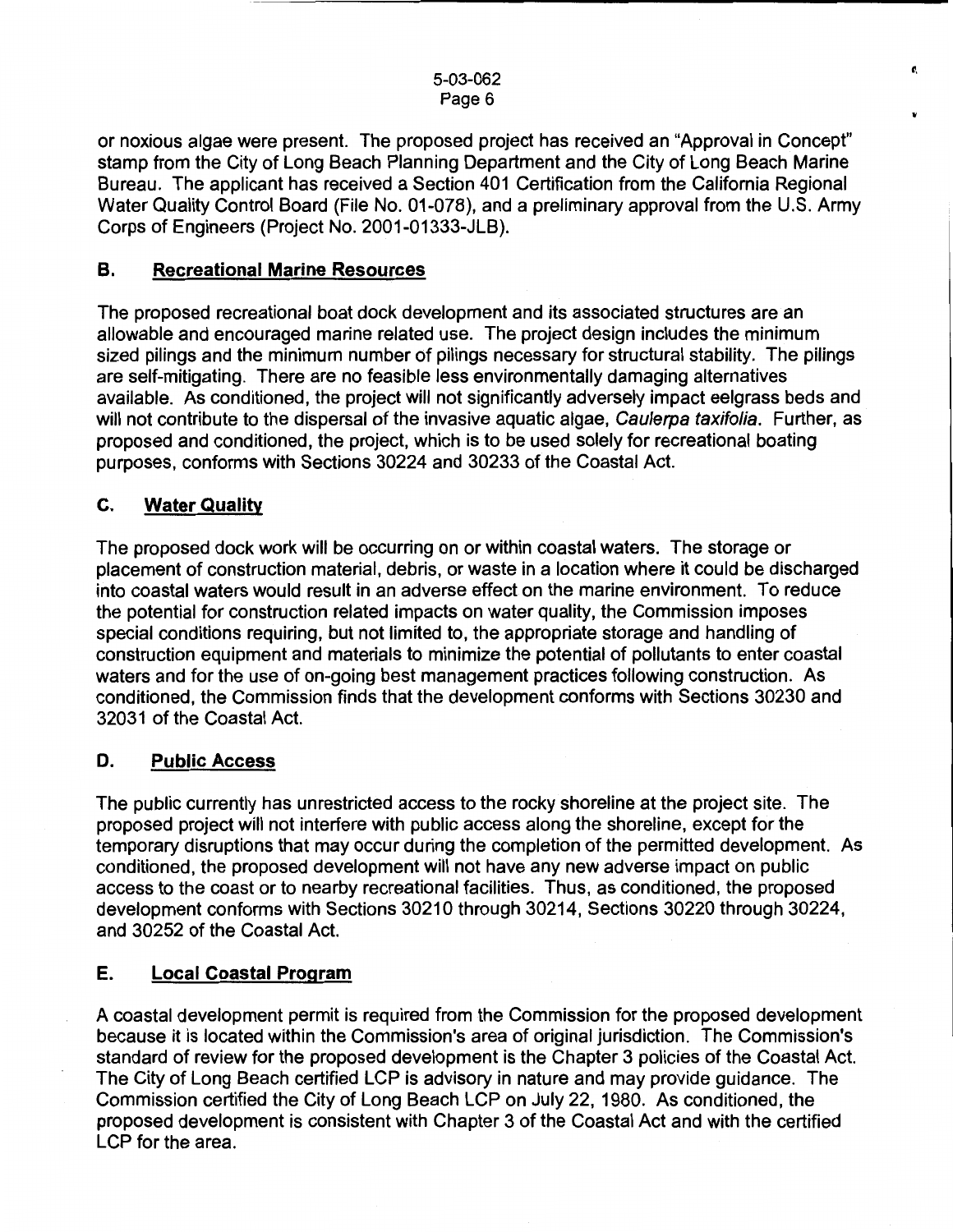#### **F. California Environmental Quality Act (CEQA)**

As conditioned, there are no feasible alternatives or feasible mitigation measures available which would substantially lessen any significant adverse effect which the activity may have on the environment. Therefore, the Commission finds that the proposed project, as conditioned to mitigate the identified impacts, is the least environmentally damaging feasible alternative and can be found consistent with the requirements of the Coastal Act to conform to CEQA.

End/cp

 $\ddot{\zeta}$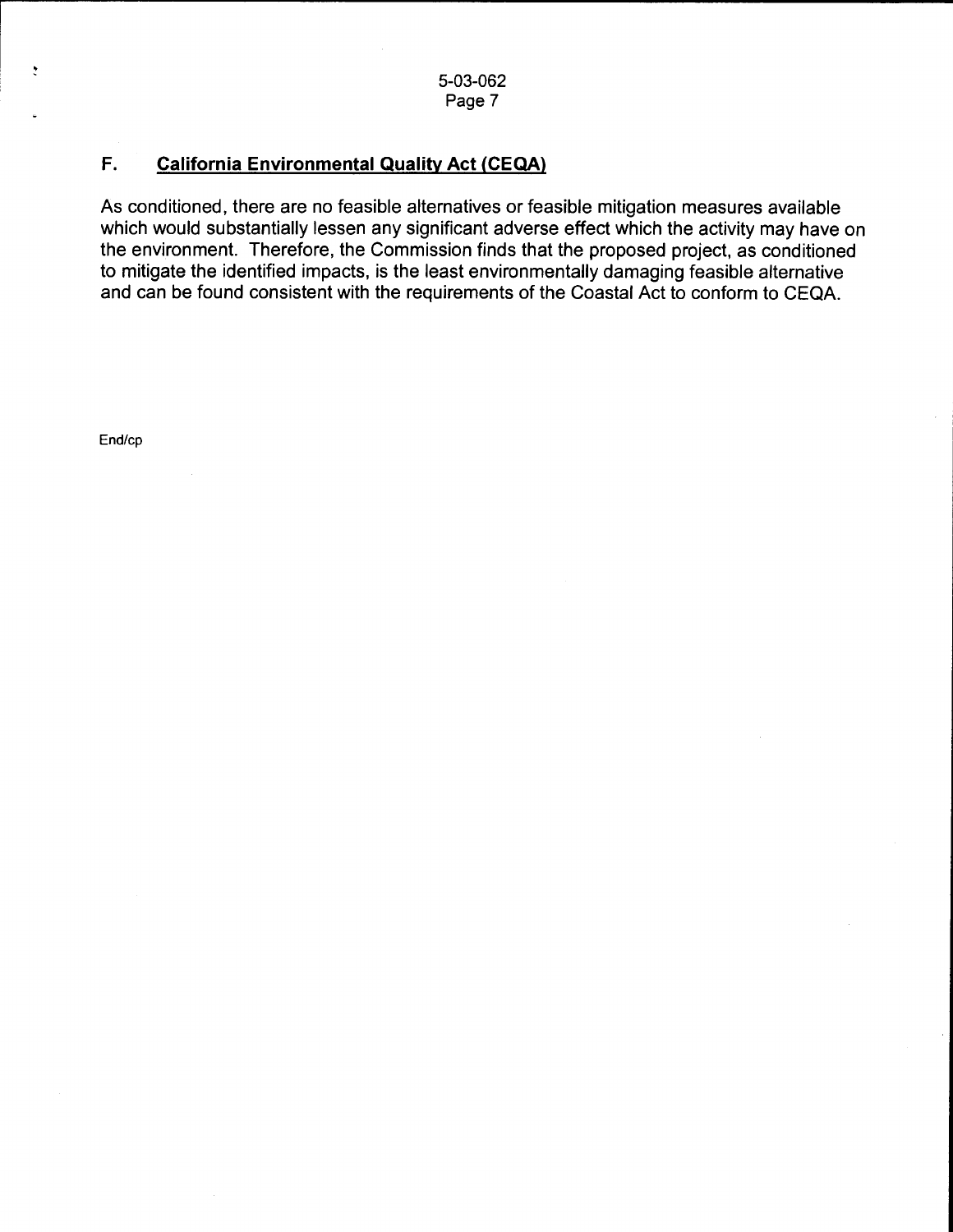# **City of Long Beach**

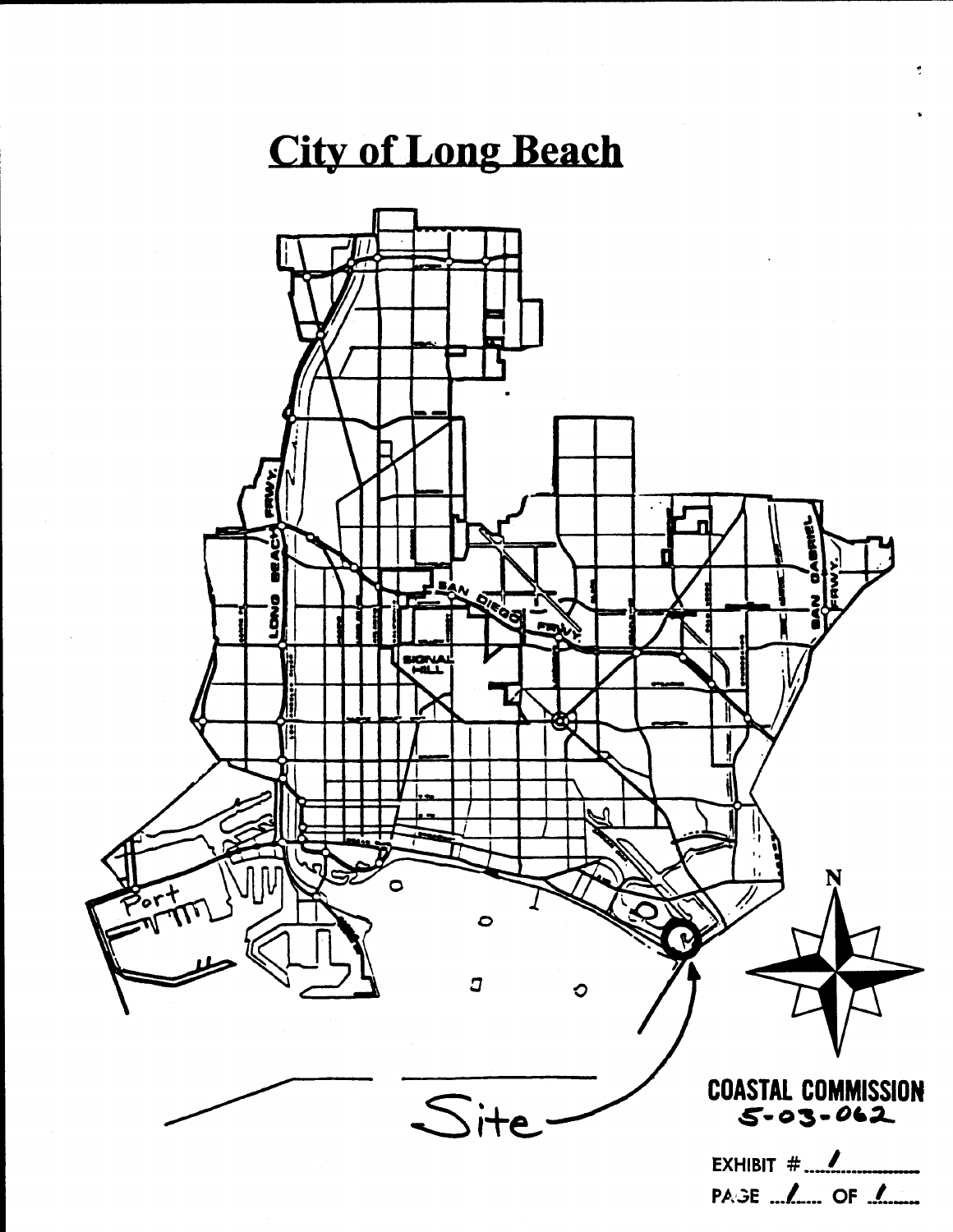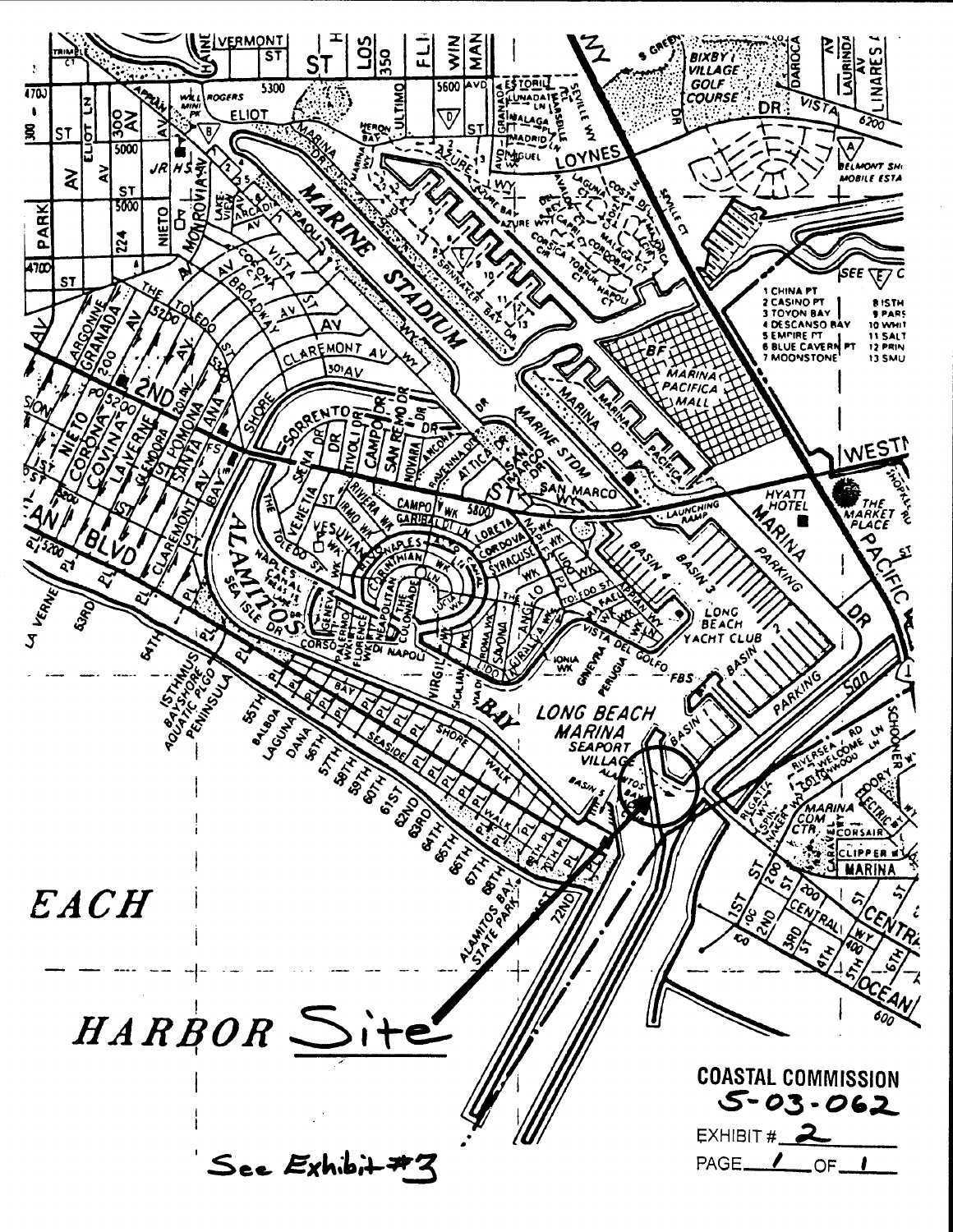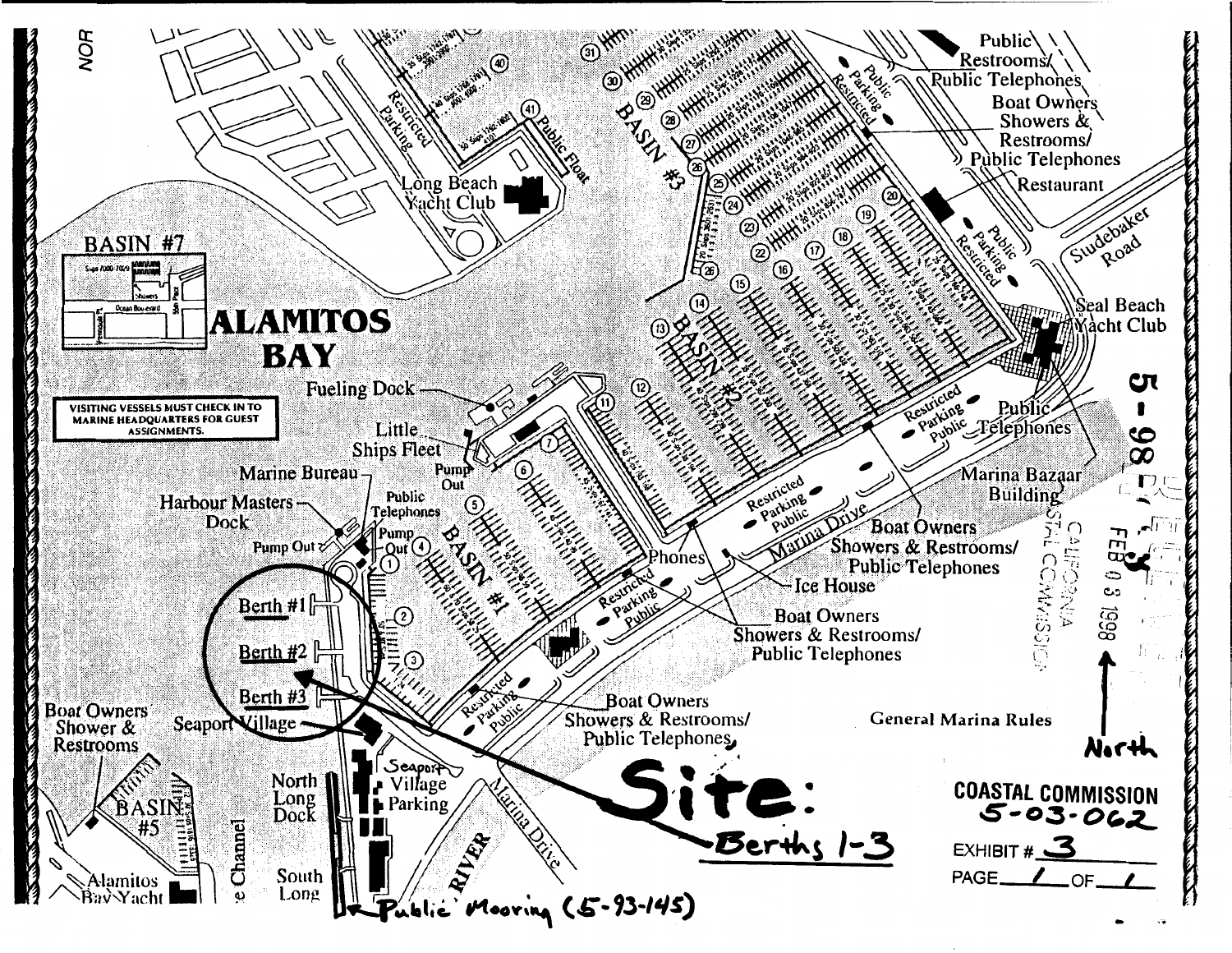## City of Long Beach Department of Parks, Recreation, and Marine **Marine Bureau**

80 Feet

Alamitos Bay Marina Berths 1, 2, and 3 Expansion 20 40 60 Proposed Project Area Outlined.in Yellew: 0.094 acre.

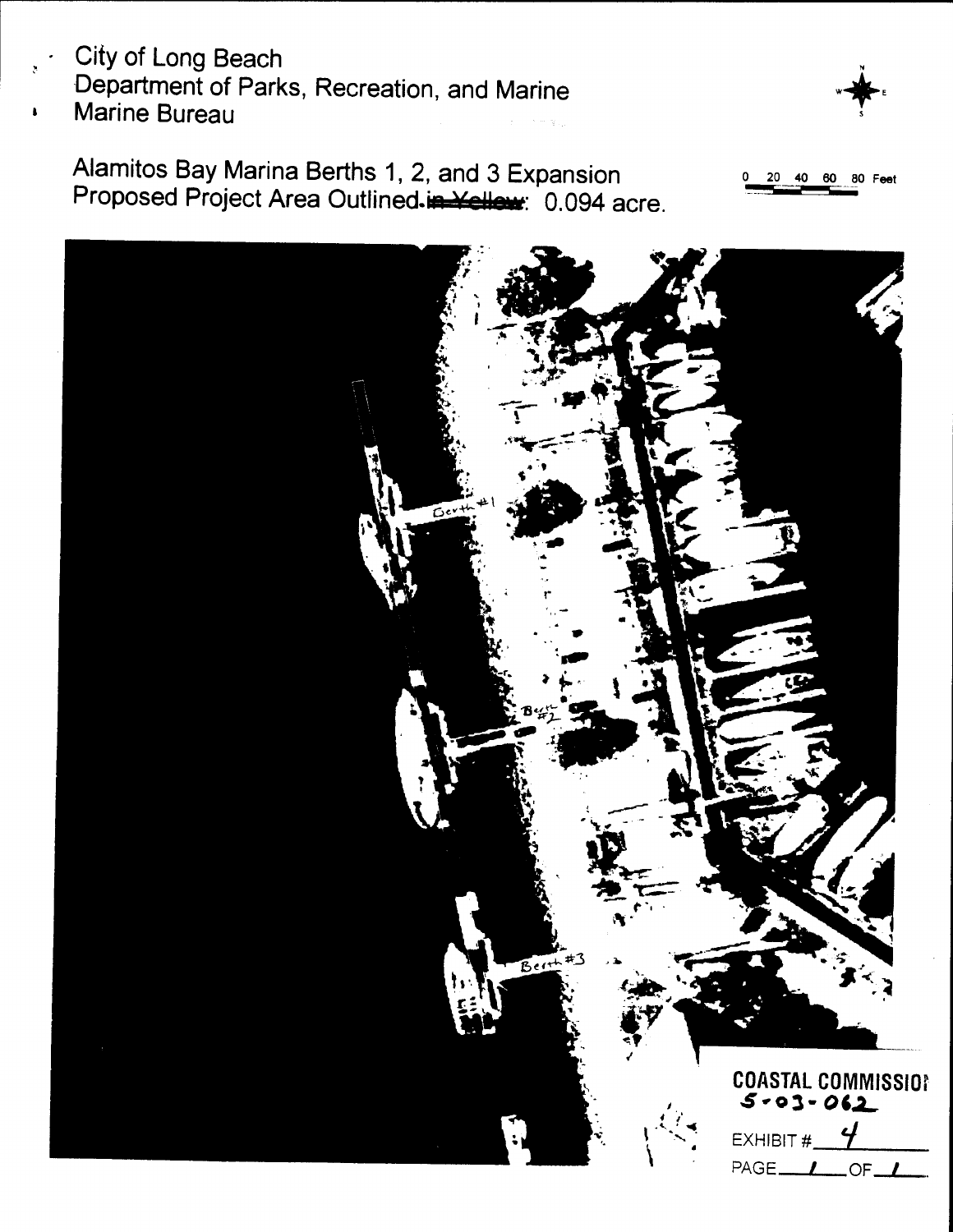City of Long Beach Department of Parks, Recreation & Marine **Marine Bureau** 205 Marina Drive Long Beach, CA 90803

**Alamitos Bay** 

#### UPGRADE 3 EXISTING DOCKS (BERTHS 1,2 &3) EXPAND AND CONVERT 3 SINGLE DOCKS INTO 1 LONG DOCK

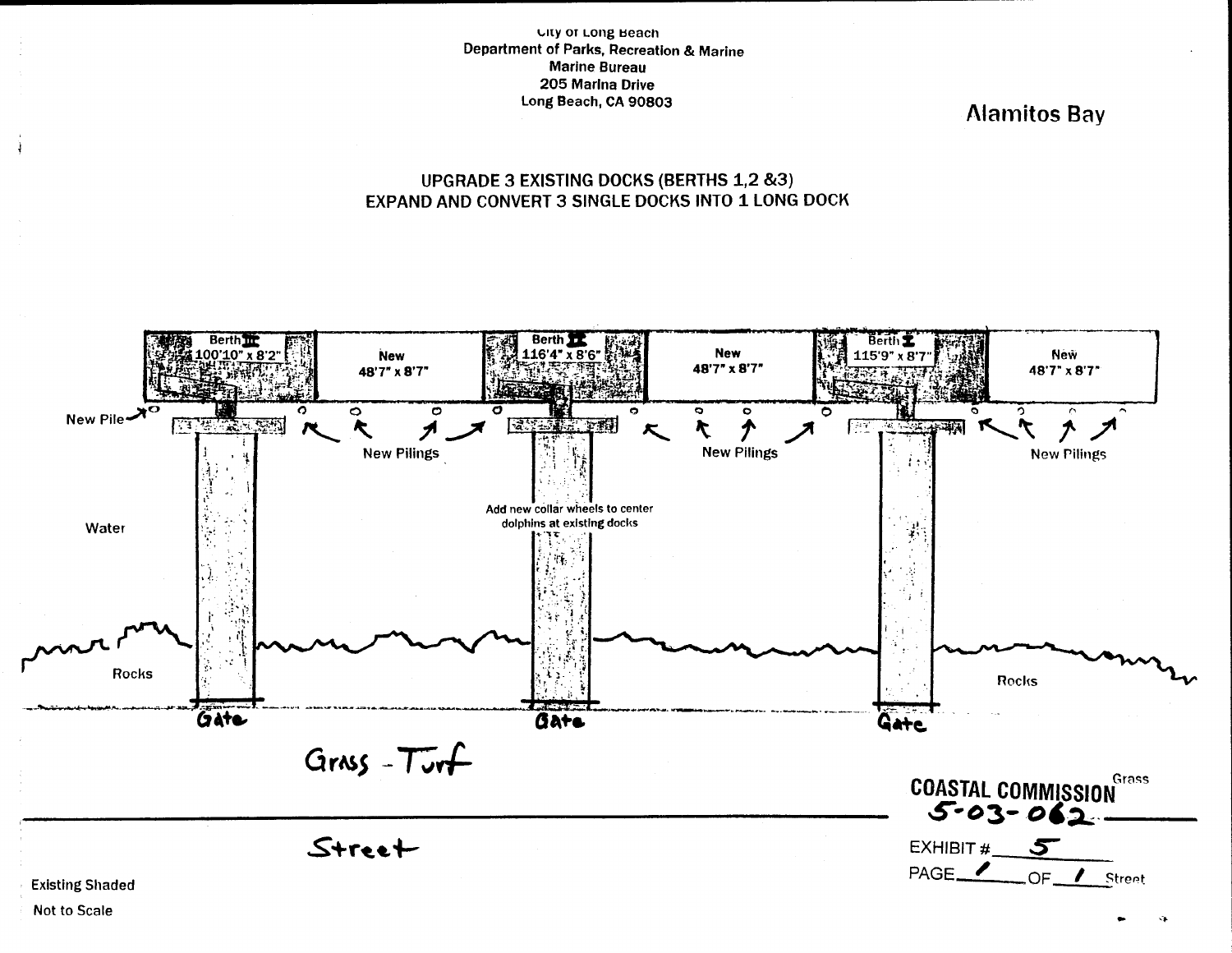

# **CITY OF LONG BEACH**

DEPARTMENT OF PARKS, RECREATION, AND MARINE

205 Marina Or. ' Long Beach, CA 90803 ! 562-570-3215 FAX 562-570-3247

April 17, 2003

Mr. Charles Posner Coastal Program Analyst California Coastal Commission 200 Oceangate, Suite #1000 Long Beach CA 90802-4302

 $\begin{matrix}\n\mathcal{R} & \mathcal{E} & \mathcal{E} & \mathcal{E} & \mathcal{E} & \mathcal{E} & \mathcal{E} & \mathcal{E} & \mathcal{E} & \mathcal{E} & \mathcal{E} & \mathcal{E} & \mathcal{E} & \mathcal{E} & \mathcal{E} & \mathcal{E} & \mathcal{E} & \mathcal{E} & \mathcal{E} & \mathcal{E} & \mathcal{E} & \mathcal{E} & \mathcal{E} & \mathcal{E} & \mathcal{E} & \mathcal{E} & \mathcal{E} & \mathcal{E} & \mathcal{E} & \mathcal{E} & \mathcal{$  $\frac{AP_R}{I}$   $\frac{1}{8}$   $\frac{2003}{1003}$ COASTALIFORNIA

Re: Application No. 5-03-062

Dear Mr. Posner:

The following additional information is provided as requested in your letter dated March 14, 2003, to complete Coastal Development Permit Amendment Application referenced above.

- 1. These docks have been used to berth commercial vessels to operate public recreational activities. Water opportunities to the public include whale watching, student educational trips, scenic tours and small vessel rental. These docks are used as permanent docking areas. All uses are by commercial operators.
- 2. The use of the dock will not change. Requested plans are attached.
- 3. Caulerpa and eel grass underwater surveys conducted and researched by City of Long Beach, Marine Safety Division have reported that no caulerpa or eel grass was found. The survey also stated that the water in that area is too deep to support such growth. No known displacement of bottom habitat would occur.

Water jetting would provide a natural tidal action that would bring the sand back around the pile. Any living organisms would go where the tide takes them naturally and then settle. The mitigation would be natural. The existing piles that will remain are now full of mussels and other small living marine organisms. The new piles will naturally draw new mussels and living marine organisms that will provide more mitigation than prior to the construction. The mitigation from living marine organisms would form on each of the 13 new piles from the bay bottom to the mean tide.

4. The removal and installation will be by barge-based equipment. No creosote-treated wood will be used. Timber and plywood shall be cut and treated with preservative prior to installation. Copper napthanate will be used as a preservative. The docks and decking will be all wood and the pilings will be all concrete. No silt is involved and no discharge of any material will be in the water. The fall out from pile driving will not silt the area. Please see answer to question number 3 for additional information on environmental issues. **COASTAL** COMMISSION

**s .. oJ- 062.**  EXHIBIT  $#_$  $PAGE$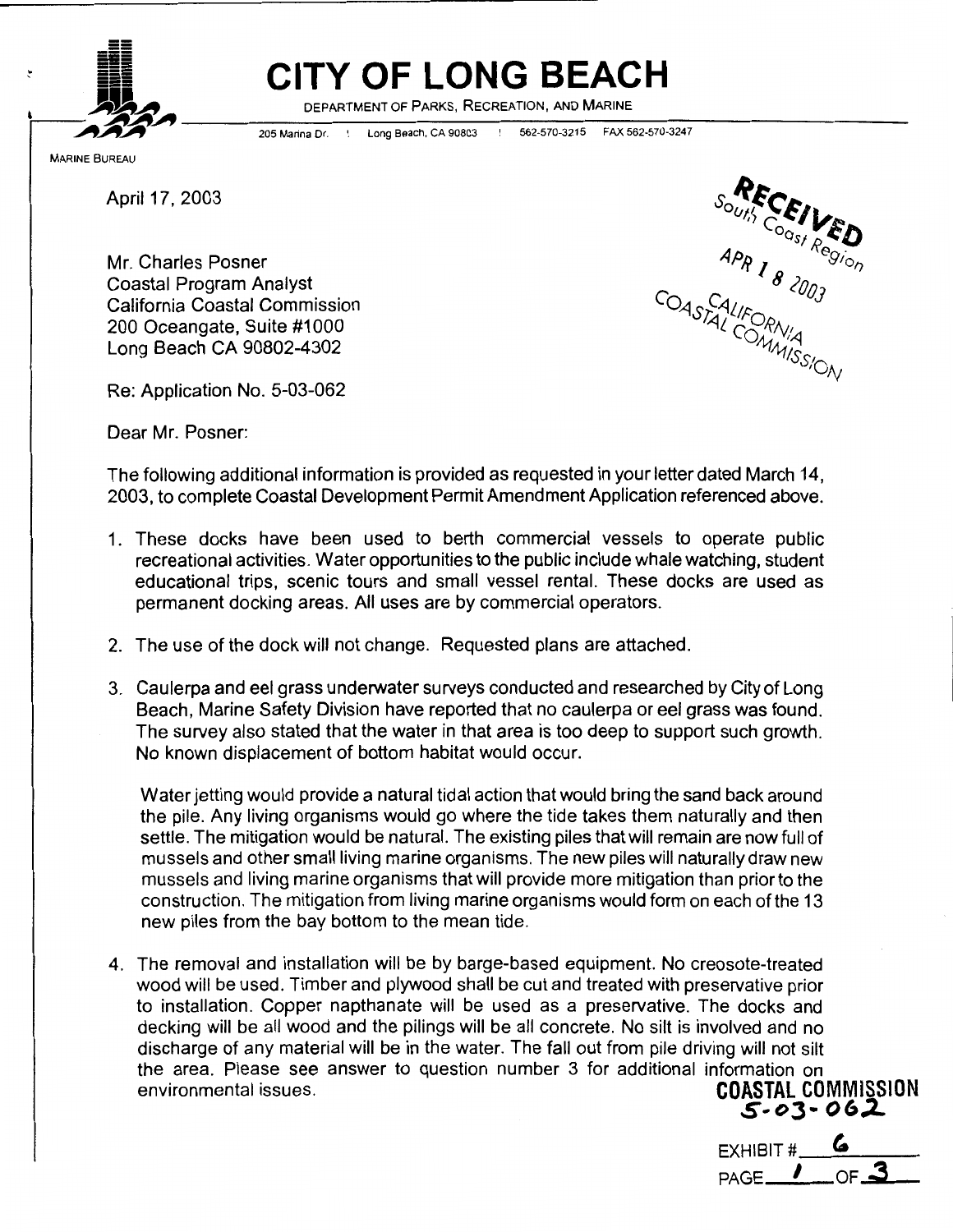California Coastal Commission Page 2 April 17, 2003

- 5. A copy of the application is attached. As soon as we receive the final permit we will forward a copy to you.
- 6. Cross-Linked Polyethylene Pontoons (see attachment) are preferred. This is the only part of this project that involves plastic. Cement floats are not being considered because the new sections will be incorporated into existing wood docks.

Please do not hesitate to give me a call if you have any questions or need additiona1 information.

Sincerely,

Mark A. Sandoval<br>Manager, Marine Bureau

**Attachments** MAS:bjg dock response.doc

**COASTAL COMMISSION**  *5-e>* **3-fJ&:L-**EXHIBIT  $\frac{b}{p_{\text{AGE}}}\frac{b}{2p_{\text{GF}}}\frac{c}{p_{\text{G}}}\frac{c}{p_{\text{G}}}\frac{c}{p_{\text{G}}}\frac{c}{p_{\text{G}}}\frac{c}{p_{\text{G}}}\frac{c}{p_{\text{G}}}\frac{c}{p_{\text{G}}}\frac{c}{p_{\text{G}}}\frac{c}{p_{\text{G}}}\frac{c}{p_{\text{G}}}\frac{c}{p_{\text{G}}}\frac{c}{p_{\text{G}}}\frac{c}{p_{\text{G}}}\frac{c}{p_{\text{G}}}\frac{c}{p_{\text{G}}}\frac{c}{p$ PAGE **..2- OF 3** 

•